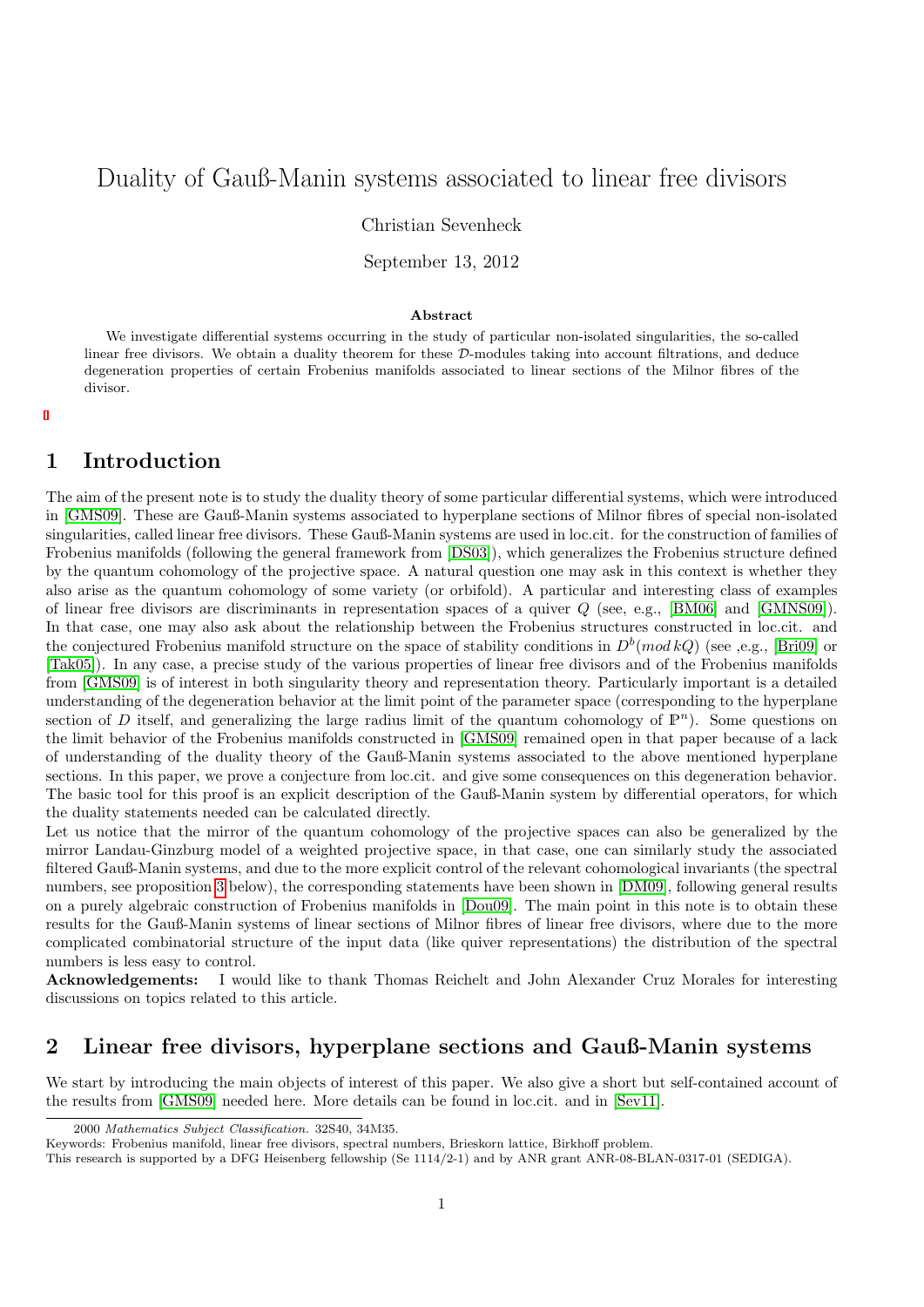**Definition-Lemma 1.** Write V for the affine space  $\mathbb{C}^n$  with coordinates  $x_1, \ldots, x_n$ . Let  $D \subset V$  be a reduced hypersurface, given by a polynomial equation  $h \in \mathcal{O}_V$ .

- 1. D is called a linear free divisor iff there is a basis  $\vartheta_1,\ldots,\vartheta_n$  of the  $\mathcal{O}_V$ -module  $\Theta(-\log D) := {\vartheta \in \Theta_V | \vartheta(h) \subset \Theta_V | \vartheta(h) \subset \Theta_V | \vartheta(h)}$ (h)} (in particular,  $\Theta(-\log D)$  must be  $\mathcal{O}_V$ -free) such that  $\vartheta_i = \sum_{i=1}^n a_{ij} \partial_{x_i}$  where  $a_{ij} \in \mathbb{C}[V]_1$  is a linear form. We will also consider the submodule  $\Theta(-\log h) = {\vartheta \in \Theta(-\log D) | \vartheta(h) = 0}.$   $\Theta(-\log h)$  is  $\mathcal{O}_V$ -free of rank  $n-1$  and we have  $\Theta(-\log D) = \Theta(-\log h) \oplus \mathcal{O}_V \cdot E$ , where  $E = \sum_{i=1}^n x_i \partial_{x_i}$ .
- 2. D is called reductive, if the identity component G of the algebraic group  $G_D := \{g \in Gl(V) \mid g(D) \subset D\}$  is so.
- 3. For any reductive linear free divisor D, the dual action of G on  $V^{\vee}$  has an open orbit, with complement a reduced hypersurface  $D^{\vee}$ . Any linear form f in the open orbit  $V^{\vee} \backslash D^{\vee}$  is called generic.

We are interested in Gauß-Manin systems of the restriction of generic linear forms to the Milnor fibres of  $D$ , this leads to consider relative de Rham complexes with twisted differentials.

**Definition-Lemma 2.** Let  $D \subset V$  be a reductive linear free divisor with defining equation h, seen as a morphism  $h: V \to T = \text{Spec } \mathbb{C}[t]$ . Moreover, let  $f \in V^{\vee} \backslash D^{\vee}$  be a generic linear form, which we see as a morphism  $f: V \to S =$ Spec  $\mathbb{C}[s]$ .

$$
Put
$$

$$
G(\log D) := \mathbb{H}^n(\Omega^\bullet_{V/T}(\log D)[\theta, \theta^{-1}], \theta d - df \wedge) \quad ; \quad G(*D) := \mathbb{H}^{n-1}(\Omega^\bullet_{V/T}(*D)[\theta, \theta^{-1}], \theta d - df \wedge)
$$

$$
G_0(\log \, D):= \mathbb{H}^n(\Omega^\bullet_{V/T}(\log \, D)[\theta], \theta d - df \wedge) \quad ; \quad G_0(\ast D):= \mathbb{H}^{n-1}(\Omega^\bullet_{V/T}(\ast D)[\theta], \theta d - df \wedge)
$$

 $where \ \Omega^{\bullet}_{V/T}(*D):= \Omega^{\bullet}_{V}(*D)/h^*\Omega^1_T(*\{0\}) \wedge \Omega^{\bullet-1}_{V}(*D) \ resp. \ \Omega^{\bullet}_{V/T}(\log \, D):= \Omega^{\bullet}_{V}(\log \, D)/h^*\Omega^1_T(\log \{0\}) \wedge \Omega^{\bullet-1}_{V}(\log \, D)$ is the localization along D resp. its logarithmic extension over D of the relative de Rham complex of h. Then  $G(*D)$ is  $\mathbb{C}[\theta,\theta^{-1},t,t^{-1}]$ -free of rank n and  $G(\log D)$  (resp.  $G_0(*D), G_0(\log D)$ ) is a  $\mathbb{C}[\theta,\theta^{-1},t]$ - (resp.  $\mathbb{C}[\theta,t,t^{-1}]$ -,  $\mathbb{C}[\theta,t]$ -) lattice inside  $G(*D)$ . There is a connection operator

$$
\nabla: G_0(\log D) \longrightarrow G_0(\log D) \otimes z^{-1}\Omega^1_{\mathbb{C} \times T} (\log((\{0\} \times T) \cup (\mathbb{C} \times \{0\})))
$$

which induces connections on  $G(\log D)$ ,  $G_0(*D)$  and  $G(*D)$ .

We have constructed in [\[GMS09\]](#page-9-0) two particular bases of  $G_0(*D)$  in which the connection can be expressed in a very simple way. This is summarized in the following proposition.

**Proposition 3.** 1. There is a  $\mathbb{C}[\theta, t, t^{-1}]$ -basis  $\underline{\omega} = (\omega_1, \dots, \omega_n)$  (called  $\underline{\omega}^{(2)}$  in [\[GMS09,](#page-9-0) corollary 4.12]) of  $G_0(*D)$ such that

<span id="page-1-0"></span>
$$
\nabla(\underline{\omega}) = \underline{\omega} \cdot \left[ (A_0 \frac{1}{\theta} + A_{\infty}) \frac{d\theta}{\theta} + (-A_0 \frac{1}{\theta} + A'_{\infty}) \frac{dt}{nt} \right]
$$
(1)

where

$$
A_0:=\begin{pmatrix} 0 & 0 & \dots & 0 & c\cdot t \\ -1 & 0 & \dots & 0 & 0 \\ \vdots & \vdots & \ddots & \vdots & \vdots \\ 0 & 0 & \dots & 0 & 0 \\ 0 & 0 & \dots & -1 & 0 \end{pmatrix},
$$

 $c \in \mathbb{C}^*, A_{\infty} = \text{diag}(\nu_1, \dots, \nu_n)$  and  $A'_{\infty} := \text{diag}(0, 1, \dots, n-1) - A_{\infty}$ . The numbers  $\nu_i$  have the following two properties:

- (a) For all  $i \in \{1, ..., n-1\}$ , we have  $\nu_{i+1} \nu_i \leq 1$ .
- (b) Let  $\sigma \in S_n$  be a permutation such that  $\nu_{\sigma(1)} \leq \ldots \leq \nu_{\sigma(n)}$ . Then we have the symmetry  $\nu_{\sigma(i)} + \nu_{\sigma(n+1-i)} =$  $n-1$ .

We have  $G_0(\log D) = \bigoplus_{i=1}^n \mathbb{C}[t, \theta] \omega_i$  and the basis  $\underline{\omega}$  is a V<sup>+</sup>-solution to the Birkhoff problem (see [\[DS03,](#page-9-1) appendix  $B.d$ ) of the module  $(G_0(\log D)/t \cdot G_0(\log D), \nabla)$ , which was called logarithmic Brieskorn lattice in [\[Sev11\]](#page-9-7).

2. There is another basis  $\tilde{\omega}$  of  $G_0(*D)$  (called  $\omega^{(3)}$  in [\[GMS09,](#page-9-0) corollary 4.12]) for which the connection matrix<br>takes the same form as for  $\omega$ , that is takes the same form as for  $\omega$ , that is

$$
\nabla(\widetilde{\underline{\omega}}) = \widetilde{\underline{\omega}} \cdot \left[ (A_0 \frac{1}{\theta} + \widetilde{A}_{\infty}) \frac{d\theta}{\theta} + (-A_0 \frac{1}{\theta} + \widetilde{A}_{\infty}') \frac{dt}{nt} \right]
$$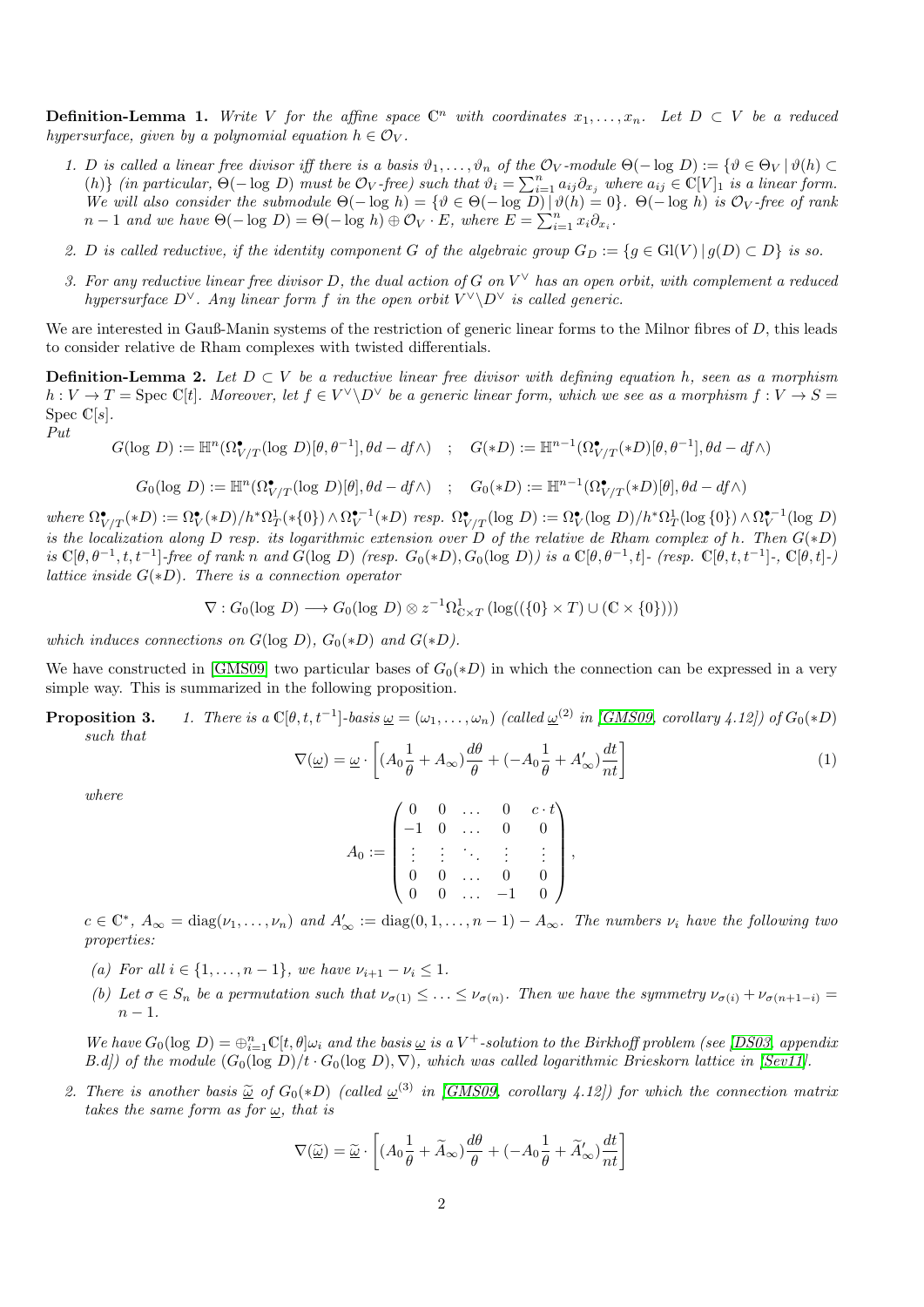where  $\widetilde{A}_{\infty} = \text{diag}(\widetilde{\nu}_1, \ldots, \widetilde{\nu}_n)$  and  $\widetilde{A}'_{\infty} = \text{diag}(0, 1, \ldots, n-1) - \widetilde{A}_{\infty}$ . Here the numbers  $\widetilde{\nu}_i$  have the same properties as the numbers  $\nu_i$  above and satisfy additionally  $\widetilde{\nu}_1 - \widetilde{\nu}_n \leq 1$ , moreover, we have  $\underline{\omega} = \underline{\widetilde{\omega}}$  if  $\nu_1 - \nu_n \leq 1$ .  $\underline{\widetilde{\omega}}$  is a  $V^+$ -solution to the Birkhoff problem in a family for  $(G_0(*D), \nabla)$ .

The following theorem is a rather easy consequence of this result, but it will be very useful when studying the duality theory of  $G(*D)$ .

<span id="page-2-0"></span>**Theorem 4.** Write  $\mathcal{D} = \mathbb{C}[\theta, \theta^{-1}, t, t^{-1}]\langle \partial_t, \partial_\theta \rangle$ . Then there is an isomorphism of left  $\mathcal{D}$ -modules

$$
\varphi : \mathcal{G} := \mathcal{D}/\mathcal{D} \cdot (P_1, P_2) \longrightarrow G(*D)
$$
  

$$
1 \longmapsto [n \text{ vol}/dh],
$$
 (2)

where

$$
P_1 := \prod_{i=1}^n \theta \left( t \partial_t - \frac{i-1-\nu_i}{n} \right) - \frac{c}{n^n} \cdot t \quad ; \quad P_2 := \theta^2 \partial_\theta + n \cdot t \theta \partial_t
$$

and where vol =  $dx_1 \wedge ... \wedge dx_n$ . The inverse image of the lattice  $G_0(*D)$  under  $\varphi$  can be described as the subring  $\mathcal{G}_0$ of  $\mathcal{D}/\mathcal{D} \cdot (P_1, P_2)$  defined as

$$
\mathcal{G}_0 := \mathbb{C}[\theta, t, t^{-1}]\langle \theta \partial_t, \theta^2 \partial_\theta \rangle / \mathbb{C}[\theta, t, t^{-1}]\langle \theta \partial_t, \theta^2 \partial_\theta \rangle \cdot (P_1, P_2).
$$

Here  $\mathbb{C}[\theta, t, t^{-1}]\langle \theta \partial_t, \theta^2 \partial_{\theta} \rangle$  is the  $\mathbb{C}[\theta, t, t^{-1}]$ -subalgebra of  $\mathcal D$  generated by  $\theta \partial_t$  and  $\theta^2 \partial_{\theta}$ .

*Proof.* By forgetting the  $\partial_{\theta}$ -action, we can see  $G(*D)$  as a  $\mathbb{C}[\theta,\theta^{-1},t,t^{-1}]\langle\partial_t\rangle$ -module only. The first step is then to show that there is an isomorphism of  $\mathbb{C}[\theta, \theta^{-1}, t, t^{-1}]\langle \partial_t \rangle$ -modules

$$
\widetilde{\varphi} : \widetilde{\mathcal{G}} := \mathbb{C}[\theta, \theta^{-1}, t, t^{-1}] \langle \partial_t \rangle / \mathbb{C}[\theta, \theta^{-1}, t, t^{-1}] \langle \partial_t \rangle \cdot P_1 \longrightarrow G(*D)
$$
  
1  $\longmapsto [n \text{ vol}/dh],$ 

From the form of the operator  $P_1$  we see that the left hand side is generated over  $\mathbb{C}[\theta,\theta^{-1},t,t^{-1}]$  by the elements  $\left(Q_i := \prod_{j=1}^i \theta(t\partial_t - \frac{j-1-\nu_j}{n})\right)$  $i=0,\ldots,n-1$ , where we put by definition  $Q_0 := 1$ . Hence the operator  $\theta t \partial_t - \frac{i-1-\nu_i}{n}$  sends  $Q_{i-1}$  to  $Q_i$ , so that by setting  $\widetilde{\varphi}(Q_i) := n^{-i}\omega_{i+1}$ , we obtain a  $\mathbb{C}[\theta, \theta^{-1}, t, t^{-1}]$ -linear map which is compatible with the action of  $\partial_t$  on the left hand side and  $\nabla_{\partial_t}$  on the right hand side. Due to the particular form of the operator  $P_2$  (more precisely, due to the fact that  $\theta^{-2} \cdot P_2 = \partial_\theta + n\theta^{-1} t \partial_t \in (P_1, P_2)$ , the module G is isomorphic to  $\tilde{\mathcal{G}}$  when seen as a  $\mathbb{C}[\theta,\theta^{-1},t,t^{-1}]\langle\partial_t\rangle$ -module only. Hence in order to finish the proof of the first statement, we have to check that the action of  $\partial_\theta$  on G coincides with the action of  $\nabla_{\partial_\theta}$  on  $G(*D)$ , which is clear from formula [\(1\)](#page-1-0), and by noticing that

$$
\begin{array}{rcl}\n(\theta^2 \partial_{\theta} - \theta \nu_{i-1}) \cdot Q_{i-1} & = & (i-1)\theta^i \cdot R_{i-1} - \theta^{i-1} \cdot R_{i-1} \cdot n\theta t \partial_t - \theta^i \nu_i \cdot R_{i-1} \\
\theta^i \cdot (-nt\partial_t + i - 1 - \nu_i) \cdot R_{i-1} & = & -n \cdot Q_i,\n\end{array}
$$

where we write  $R_i = \prod_{j=1}^i (t\partial_t - \frac{j-1-\nu_j}{n}).$ 

Looking at the connection matrix [\(1\)](#page-1-0), one immediately sees that  $\varphi(\mathcal{G}_0) \subset G_0(*D)$ . In order to show equality, take any section  $[\omega] \in G_0(*D)$  with representative  $\omega = \sum_{k\geq 0} \theta^k \omega^{(k)}$ , where  $\omega^{(k)} \in \Omega^{n-1}_{V/T}(*D)$ . There is an (uniquely determined) operator P in G with  $\varphi(P) = [\omega]$ , and we have to show that  $P \in \mathcal{G}_0$ . By linearity of  $\varphi$ , it is sufficient to do it for the case where  $\omega^{(0)} \neq 0$ , and then there is a minimal  $k \in \mathbb{N}$  with  $\theta^k \cdot P \in \mathcal{G}_0$ , and then the class of  $\theta^k \cdot P$  in  $\mathcal{G}_0/\theta\mathcal{G}_0$  is non-zero. On the other hand,  $\theta^k\varphi(P) = \theta^k\omega \in G_0(*D)$ , and the class of  $\theta^k\omega$  is zero in  $G_0(*D)/\theta \cdot G_0(*D)$ unless  $k = 0$ . Hence the statement follows once we know that the induced morphism

$$
[\widetilde{\varphi}] : \mathcal{G}_0 / \theta \mathcal{G}_0 \longrightarrow G_0(*D) / \theta G_0(*D)
$$

is an isomorphism. Now recall from [\[GMS09,](#page-9-0) section 3.2] that the relative deformation or Jacobian algebra is defined as

$$
\mathcal{T}^1_{\mathcal{R}_h/T}(f) := \frac{\mathcal{O}_V}{df(\Theta(-\log h))}.
$$

Then we have  $G_0(*D)/\theta G_0(*D) \cong H^0(V, \mathcal{T}^1_{\mathcal{R}_h/T}(f)) \cdot \text{vol}$ . On the other hand,  $\mathcal{G}_0/\theta \mathcal{G}_0 \cong \widetilde{\mathcal{G}}_0/\theta \widetilde{\mathcal{G}}_0 = \mathbb{C}[t, t^{-1}, \mu]/((t\mu)^n$  $c/n^n \cdot t$ , where we denote by  $\mu$  the class of  $[\theta \partial_t]$  in  $\widetilde{\mathcal{G}}_0/\theta \widetilde{\mathcal{G}}_0$ . Then the isomorphism  $\mathbb{C}[t, t^{-1}, \mu]/((t\mu)^n - c/n^n \cdot t) \cong$  $H^0(V, \mathcal{T}^1_{\mathcal{R}_h/T}(f))$  follows from [\[GMS09,](#page-9-0) proposition 3.5].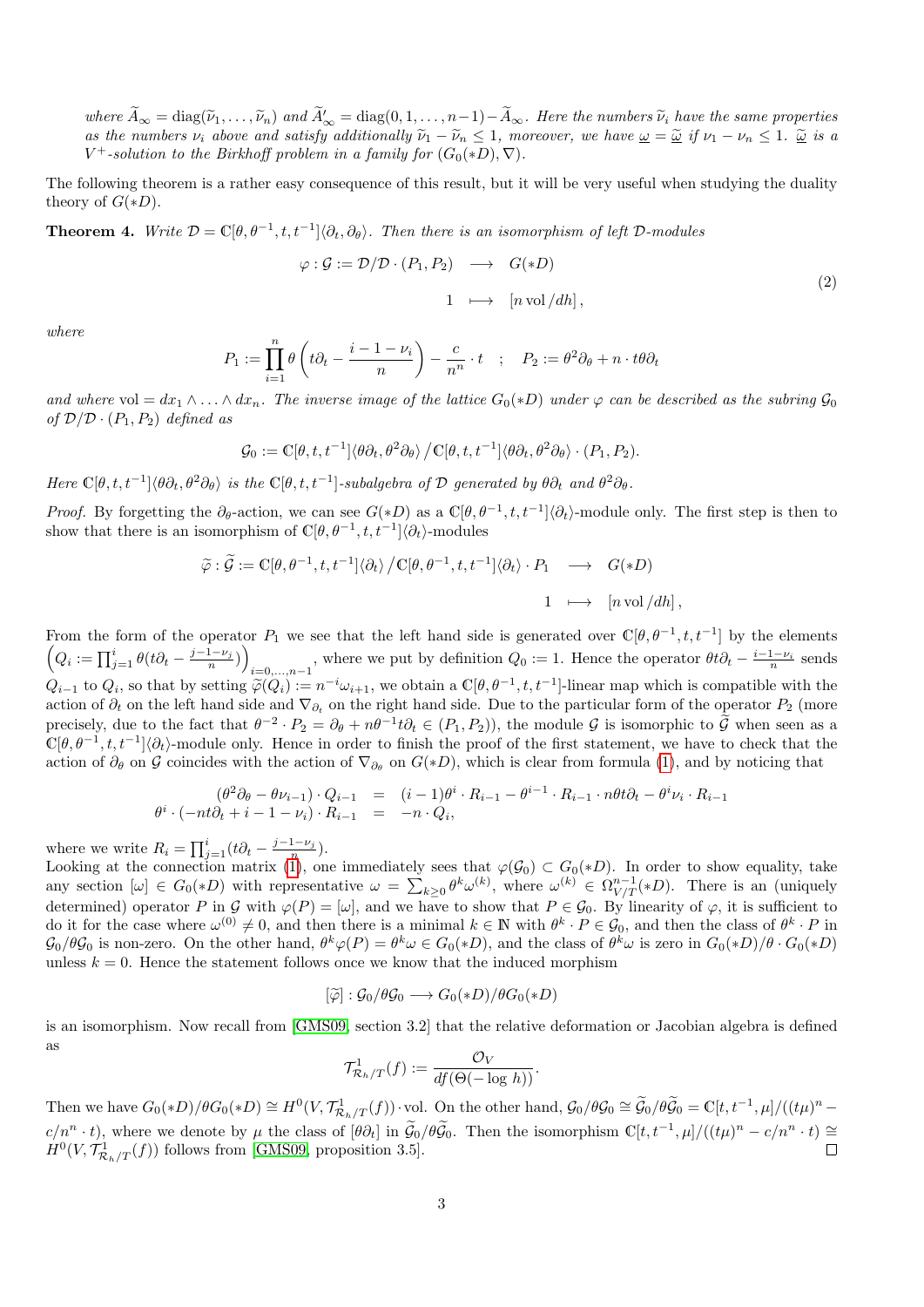#### 3 Duality theorems

In this sections we derive the existence of a pairing on the meromorphic bundle  $G(*D)$ . For that purpose, we compute the holonomic dual of the module G. We show that it is self-dual, by exhibiting a  $\mathcal{D}$ -free resolution of it. Using theorem [4](#page-2-0) and a comparison result between the meromorphic and the holonomic dual module of a meromorphic bundle, this yields the pairing mentioned above. We also show that it is compatible with the lattice  $G_0(*D)$ , this fact is used later for the construction of the flat metric on the Frobenius manifold associated to the pair  $(f, h)$ .

Proposition 5.  $r := \mathcal{D}/(P_1^t, -P_2^t) \cdot \mathcal{D}$  be the right module associated to  $\mathcal{G}$ , here

$$
P_1^t := \prod_{i=1}^n (-\theta) \left( t \partial_t + \frac{i-1-\nu_i}{n} + 1 \right) - \frac{c}{n^n} \cdot t \quad ; \quad P_2^t := -\left( \theta^2 \partial_\theta + n \cdot t \theta \partial_t + \theta (n+2) \right).
$$

are the usual transforms of  $P_1$  and  $P_2$ . Then  $\mathcal{G}^r$  has a the following explicit resolution by free right  $\mathcal{D}\text{-modules}$ 

<span id="page-3-0"></span>
$$
0 \longrightarrow \mathcal{D} \xrightarrow{\begin{pmatrix} P_2^t - n\theta \\ P_1^t \end{pmatrix}} \mathcal{D}^2 \xrightarrow{\begin{pmatrix} P_1^t & -P_2^t \end{pmatrix}} \mathcal{D} \longrightarrow \mathcal{G}^r \longrightarrow 0
$$
 (3)

- 2. We have  $\mathbb{D}\mathcal{G} = \mathcal{D}/\mathcal{D} \cdot (\widetilde{P}_1, \widetilde{P}_2)$  where  $\widetilde{P}_1 = P_1^t$  and  $\widetilde{P}_2 := -P_2^t + n\theta = \theta^2\partial_\theta + nt\theta\partial_t + \theta(2n+2)$ . Moreover, there is an isomorphism  $\Phi: \mathcal{G} \to \iota^* \mathbb{D} \mathcal{G}$  of left D-modules, induced by  $\Phi(m) = m \cdot \theta^{n+2} \cdot t$  for any  $m \in \mathcal{G}$ , where  $\iota$  is the involution sending z to  $-z$ .
- *Proof.* 1. From the commutation relation  $[P_1^t, P_2^t] = n \cdot \theta \cdot P_1^t$  we conclude that [\(3\)](#page-3-0) is a complex. In order to show that it is exact, filter  $D$  as usual by orders of operators. Then it suffices to show that the graded object with respect to this filtration of the complex [\(3\)](#page-3-0) is acyclic. It is easy to see that the symbols  $\sigma(P_1^t) = (-\theta t \sigma(\partial_t))^n$ and  $\sigma(P_2^t) = -\theta^2 \sigma(\partial_\theta) - nt\theta \sigma(\partial_t)$  form a regular sequence in gr(D), so that the only relation between them is the Koszul relation, and the corresponding (exact) Koszul complex is exactly the graded complex associated to the above complex of D-modules, which is hence acyclic.
	- 2. As the above sequence [\(3\)](#page-3-0) is a free right resolution, we obtain that  $\mathbb{D}\mathcal{G}$  is the top cohomology group of its dual complex (which is naturally a complex of left D-modules, notice that we could have as well started with a left resolution of G, use it to compute the right  $\mathcal{D}$ -module  $Ext^2_{\mathcal{D}}(\mathcal{G}, \mathcal{D})$  and then obtain  $\mathbb{D}\mathcal{G}$  as the left transform of it). It follows from [\[Sev11,](#page-9-7) corollary 17] that  $\widetilde{P}_1 = \prod_{i=1}^n (-\theta) \left(t\partial_t - \frac{i-1-\nu_i}{n} + 1\right) - \frac{c}{n^n} \cdot t$ , due to the symmetry of the numbers  $\frac{i-1-\nu_i}{n}$  deduced in loc.cit. from the symmetry of the roots of the Bernstein polynomial  $b_h$  shown in [\[GS10\]](#page-9-8). Now one checks explicitly that the morphism

$$
\Phi : \mathcal{D}/\mathcal{D} \cdot (P_1, P_2) \longrightarrow \iota^* \left( \mathcal{D}/\mathcal{D} \cdot (\widetilde{P}_1, \widetilde{P}_2) \right)
$$

$$
m \longmapsto m \cdot \theta^{n+2} \cdot t
$$

is well-defined, i.e., that  $P_1(\theta^{n+2}t) = P_2(\theta^{n+2}t) = 0 \in \iota^* \left( \mathcal{D}/\mathcal{D}(\widetilde{P}_1, \widetilde{P}_2) \right)$ . It is obviously invertible, and hence yields the desired isomorphism  $\Phi : \mathcal{G} \to \iota^* \mathbb{D} \mathcal{G}$ .

 $\Box$ 

From the above calculation we can now deduce the first main result.

<span id="page-3-1"></span>**Theorem 6.** There is a non-degenerate,  $(-1)^{n-1}$ -symmetric pairing  $S: G(*D) \otimes \iota^* G(*D) \to \mathbb{C}[\theta, \theta^{-1}, t, t^{-1}]$ , which is compatible with the connections.

Proof. We first recall a construction from [\[DS03,](#page-9-1) lemma A.11] and [\[Sai89,](#page-9-9) section 2.7] which yields a canonical resolution of the right  $\mathcal{D}$ -module associated to  $G(*D)$  and, as a consequence, an identification of the holonomic and the meromorphic dual of  $G(*D)$ . We will write  $\mathcal{O} := \mathcal{O}_{\widehat{S}^* \times T^*}$  and  $\Omega^i := \Omega^i_{\widehat{S}^* \times T^*}$ , with  $\widehat{S}^* = \text{Spec } \mathbb{C}[\theta, \theta^{-1}]$ .

Consider the de Rham complex  $\Omega^{\bullet}(\mathcal{D})$  of  $\mathcal D$  which is a resolution by free right  $\mathcal D$ -modules of  $\Omega^2$ , i.e., the exact sequence

$$
0 \longrightarrow \mathcal{D} \stackrel{\alpha'}{\longrightarrow} \Omega^1 \otimes_{\mathcal{O}} \mathcal{D} \stackrel{\beta'}{\longrightarrow} \Omega^2 \otimes_{\mathcal{O}} \mathcal{D} \stackrel{\gamma'}{\longrightarrow} \Omega^2 \longrightarrow 0,
$$

where  $\alpha'(P) = d\theta \otimes (\partial_{\theta} \cdot P) + dt \otimes (\partial_t \cdot P), \ \beta'(d\theta \otimes P_1 + dt \otimes P_2) = (d\theta \wedge dt) \otimes (\partial_{\theta} \cdot P_2 - \partial_t \cdot P_1)$  and  $\gamma'((d\theta \wedge dt) \otimes Q) =$  $(d\theta \wedge dt) \cdot Q$ , where the last term denotes the result of the right action of the operator Q on the element  $d\theta \wedge dt \in \Omega^2$ .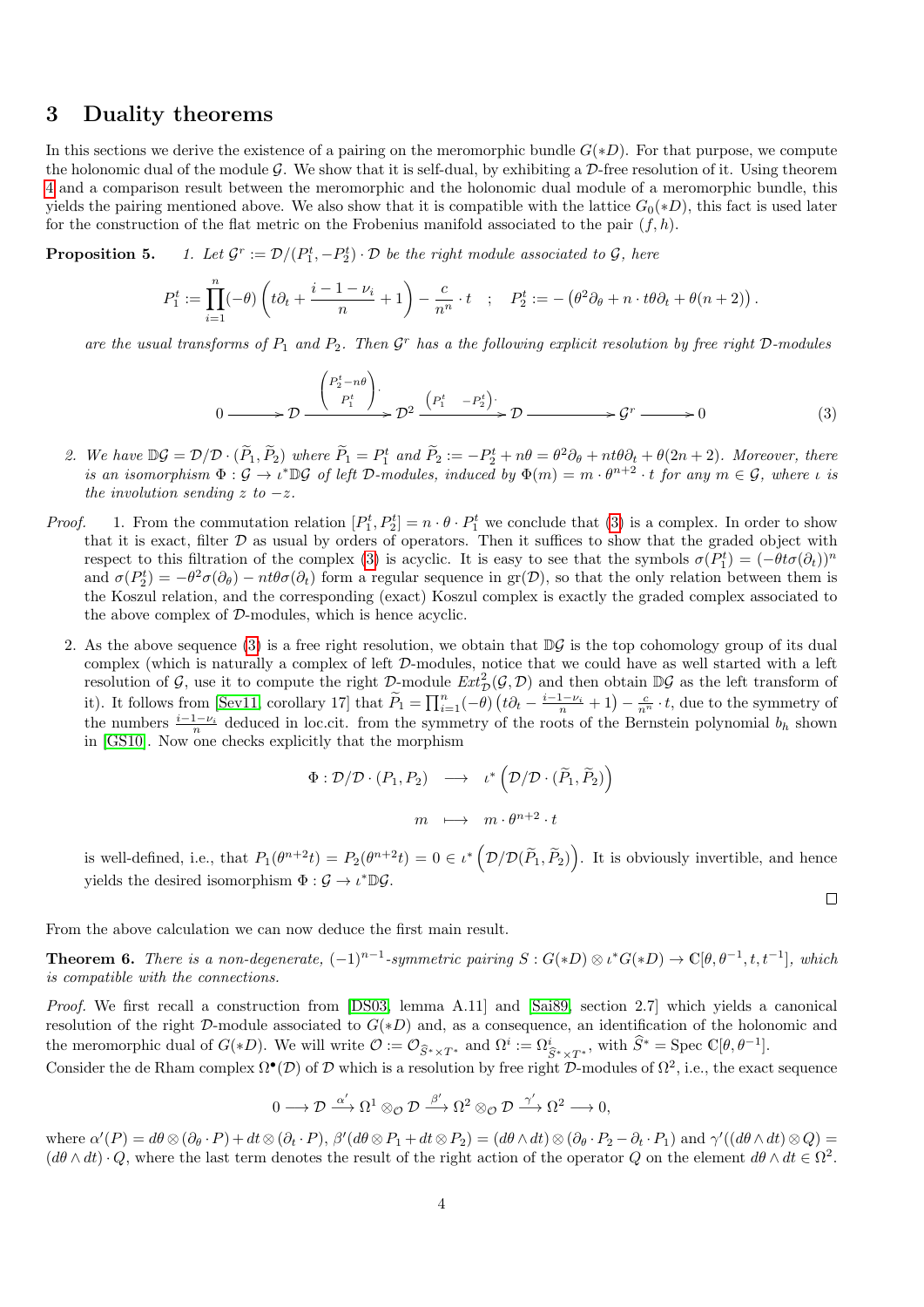Now recall that there is a sequence of isomorphism of right D-modules

<span id="page-4-0"></span>
$$
(\Omega^i \otimes \mathcal{D}) \otimes G(*D) \cong \Omega^i \otimes (\mathcal{D} \otimes G(*D)) \cong \Omega^i \otimes (G(*D) \otimes \mathcal{D}) \cong (\Omega^i \otimes G(*D)) \otimes \mathcal{D}
$$
(4)

where all tensor products are over  $\mathcal{O}$ , where the left-most and the right-most isomorphisms are the obvious ones, and where the middle-one is induced by the isomorphism  $\mathcal{D}\otimes G(*D) \stackrel{\cong}{\to} G(*D)\otimes \mathcal{D}$  sending  $P\otimes m$  to  $P\cdot (m\otimes 1)$ . Notice that here  $G(*D) \otimes \mathcal{D}$  carries the trivial right  $\mathcal{D}$ -module structure (i.e., the one coming from right multiplication on the second factor), but also the left D-module structure induced by the action  $g(m \otimes P) = m \otimes gP$  for  $g \in \mathcal{O}$  and  $\xi(m \otimes P) := \xi m \otimes P + m \otimes \xi P$  for  $\xi \in \text{Der}(\mathcal{O}, \mathcal{O}) \subset \mathcal{D}$ . Similarly,  $\mathcal{D} \otimes G(*D)$  has the trivial left structure, but also a (non-trivial) right structure defined similarly to the left structure of  $G(*D) \otimes \mathcal{D}$ . Using these isomorphisms, one checks that the right  $\mathcal{D}$ -module complex  $\Omega^{\bullet}(\mathcal{D}) \otimes G(*D)$  is isomorphic to

<span id="page-4-1"></span>
$$
0 \longrightarrow G(*D) \otimes_{\mathcal{O}} \mathcal{D} \stackrel{\alpha}{\longrightarrow} \Omega^1 \otimes_{\mathcal{O}} G(*D) \otimes_{\mathcal{O}} \mathcal{D} \stackrel{\beta}{\longrightarrow} \Omega^2 \otimes_{\mathcal{O}} G(*D) \otimes_{\mathcal{O}} \mathcal{D} \stackrel{\gamma}{\longrightarrow} \Omega^2 \otimes_{\mathcal{O}} G(*D) \longrightarrow 0
$$
 (5)

where  $\alpha$  (resp.  $\beta$  and  $\gamma$ ) are induced from  $\alpha' \otimes Id_{G(*D)}$  (resp.  $\beta' \otimes Id_{G(*D)}$  and  $\gamma' \otimes Id_{G(*D)}$ ) under the isomorphisms [\(4\)](#page-4-0) and can be expressed explicitly as follows

$$
\alpha(m \otimes P) = d\theta \otimes (\nabla_{\theta} m \otimes P + m \otimes \partial_{\theta} P) + dt \otimes (\nabla_{t} m \otimes P + m \otimes \partial_{t} P)
$$

$$
\beta(d\theta\otimes m_1\otimes P_1+dt\otimes m_2\otimes P_2)\hspace{2mm} = \hspace{2mm} d\theta\wedge dt\otimes (\nabla_\theta m_2\otimes P_2+m_2\otimes \partial_\theta P_2-\nabla_t m_1\otimes P_1-m_1\otimes \partial_t P_1)
$$

$$
\gamma(d\theta \wedge dt \otimes (m \otimes P)) = ((d\theta \wedge dt) \cdot P) \otimes m - (d\theta \wedge dt) \otimes (P \cdot m)
$$

where, as before  $(d\theta \wedge dt) \cdot P$  denotes the right action of the operator  $P \in \mathcal{D}$  on the form  $d\theta \wedge dt \in \Omega^2$  and  $P \cdot m$ denotes the left action of P on m using the connection on the meromorphic bundle  $G(*D)$ . Notice that as  $G(*D)$  is  $\mathcal{O}$ -free, the complex [\(5\)](#page-4-1) is still exact, in other words, it yields a canonical resolution by free right  $\mathcal{D}$ -modules of the right module associated to  $G(*D)$ .

The isomorphism  $\varphi : \mathcal{G} \to G(*D)$  from theorem [4](#page-2-0) induces an isomorphism  $\varphi^r$  on the associated right D-modules, and the latter extends to an isomorphism of complexes

<span id="page-4-2"></span>
$$
\mathcal{D} \left( \begin{array}{c} P_2^t - n\theta \\ P_1^t \end{array} \right). \qquad (P_1^t - P_2^t) \longrightarrow \mathcal{D} \longrightarrow \mathcal{D} \longrightarrow \mathcal{F} \longrightarrow \mathcal{F} \longrightarrow \mathcal{F} \longrightarrow \mathcal{F} \longrightarrow \mathcal{F} \longrightarrow \mathcal{F} \longrightarrow \mathcal{F} \longrightarrow \mathcal{F} \longrightarrow \mathcal{F} \longrightarrow \mathcal{F} \longrightarrow \mathcal{F} \longrightarrow \mathcal{F} \longrightarrow \mathcal{F} \longrightarrow \mathcal{F} \longrightarrow \mathcal{F} \longrightarrow \mathcal{F} \longrightarrow \mathcal{F} \longrightarrow \mathcal{F} \longrightarrow \mathcal{F} \longrightarrow \mathcal{F} \longrightarrow \mathcal{F} \longrightarrow \mathcal{F} \longrightarrow \mathcal{F} \longrightarrow \mathcal{F} \longrightarrow \mathcal{F} \longrightarrow \mathcal{F} \longrightarrow \mathcal{F} \longrightarrow \mathcal{F} \longrightarrow \mathcal{F} \longrightarrow \mathcal{F} \longrightarrow \mathcal{F} \longrightarrow \mathcal{F} \longrightarrow \mathcal{F} \longrightarrow \mathcal{F} \longrightarrow \mathcal{F} \longrightarrow \mathcal{F} \longrightarrow \mathcal{F} \longrightarrow \mathcal{F} \longrightarrow \mathcal{F} \longrightarrow \mathcal{F} \longrightarrow \mathcal{F} \longrightarrow \mathcal{F} \longrightarrow \mathcal{F} \longrightarrow \mathcal{F} \longrightarrow \mathcal{F} \longrightarrow \mathcal{F} \longrightarrow \mathcal{F} \longrightarrow \mathcal{F} \longrightarrow \mathcal{F} \longrightarrow \mathcal{F} \longrightarrow \mathcal{F} \longrightarrow \mathcal{F} \longrightarrow \mathcal{F} \longrightarrow \mathcal{F} \longrightarrow \mathcal{F} \longrightarrow \mathcal{F} \longrightarrow \mathcal{F} \longrightarrow \mathcal{F} \longrightarrow \mathcal{F} \longrightarrow \mathcal{F} \longrightarrow \mathcal{F} \longrightarrow \mathcal{F} \longrightarrow \mathcal{F} \longrightarrow \mathcal{F} \longrightarrow \mathcal{F} \longrightarrow \mathcal{F} \longrightarrow \mathcal{F} \longrightarrow \mathcal{F} \longrightarrow \mathcal{F} \longrightarrow \mathcal{F} \longrightarrow \mathcal{F} \longrightarrow \mathcal{F} \longrightarrow \mathcal{F} \longrightarrow \mathcal{F} \longrightarrow \mathcal{F} \longrightarrow \mathcal{F} \longrightarrow \mathcal{F} \longrightarrow \mathcal{F} \longrightarrow \mathcal{F} \longrightarrow \mathcal{F} \longrightarrow \mathcal{F} \longrightarrow \mathcal{F} \longrightarrow \mathcal{F} \longrightarrow \mathcal{F} \longrightarrow \mathcal{F} \longrightarrow \mathcal{F} \
$$

Applying the functor  $\mathcal{H}om_{\mathcal{D}}(-, \mathcal{D})$  to the free part of the above diagram (i.e., to the morphism between the free resolutions of G<sup>r</sup> resp.  $\Omega^2 \otimes G(*D)$  and using the isomorphism  $\mathcal{H}\negthinspace om_{\mathcal{D}}(\mathcal{F} \otimes \mathcal{D}, \mathcal{D}) = \mathcal{H}\negthinspace om_{\mathcal{O}}(\mathcal{F}, \mathcal{D}) \cong \mathcal{D} \otimes \mathcal{F}^\vee$  for any O-free module F, we see that the free resolution of  $\Omega^2 \otimes G(*D)$  is transformed to the complex  $G(*D)^{\vee} \otimes Sp^{\bullet}(\mathcal{D})$ , where  $Sp^{\bullet}(\mathcal{D})$  denotes the Spencer complex of  $\mathcal{D}$ , i.e., a resolution of  $\mathcal D$  by free left  $\mathcal D$ -modules. This is a free left resolution of the left D-modules  $G(*D)^{\vee}$ . Hence the transpose of  $\psi$  induces an isomorphism  $\Psi: G(*D)^{\vee} \to \mathbb{D}\mathcal{G}$  of left D-modules.

The existence of the pairing S can be rephrased as an isomorphism  $\Phi^{mer} : (G(*D), \nabla) \stackrel{\cong}{\to} \iota^* (G(*D), \nabla)^{\vee}$  of meromorphic bundles with connection (here  $(G(*D), \nabla)^{\vee}$  denotes the dual vector bundle together with its dual connection). We define  $\Phi^{mer}$  by the commutative diagram

<span id="page-4-3"></span>
$$
\begin{array}{ccc}\n\iota^* \mathbb{D} \mathcal{G} & \xrightarrow{\iota^* \Psi} & \iota^* (G(*D), \nabla)^\vee \\
\uparrow & & \\
\downarrow & & \\
\downarrow & & \\
\downarrow & & \\
\mathcal{G} & \xrightarrow{\varphi} & \searrow (G(*D), \nabla)\n\end{array} \tag{7}
$$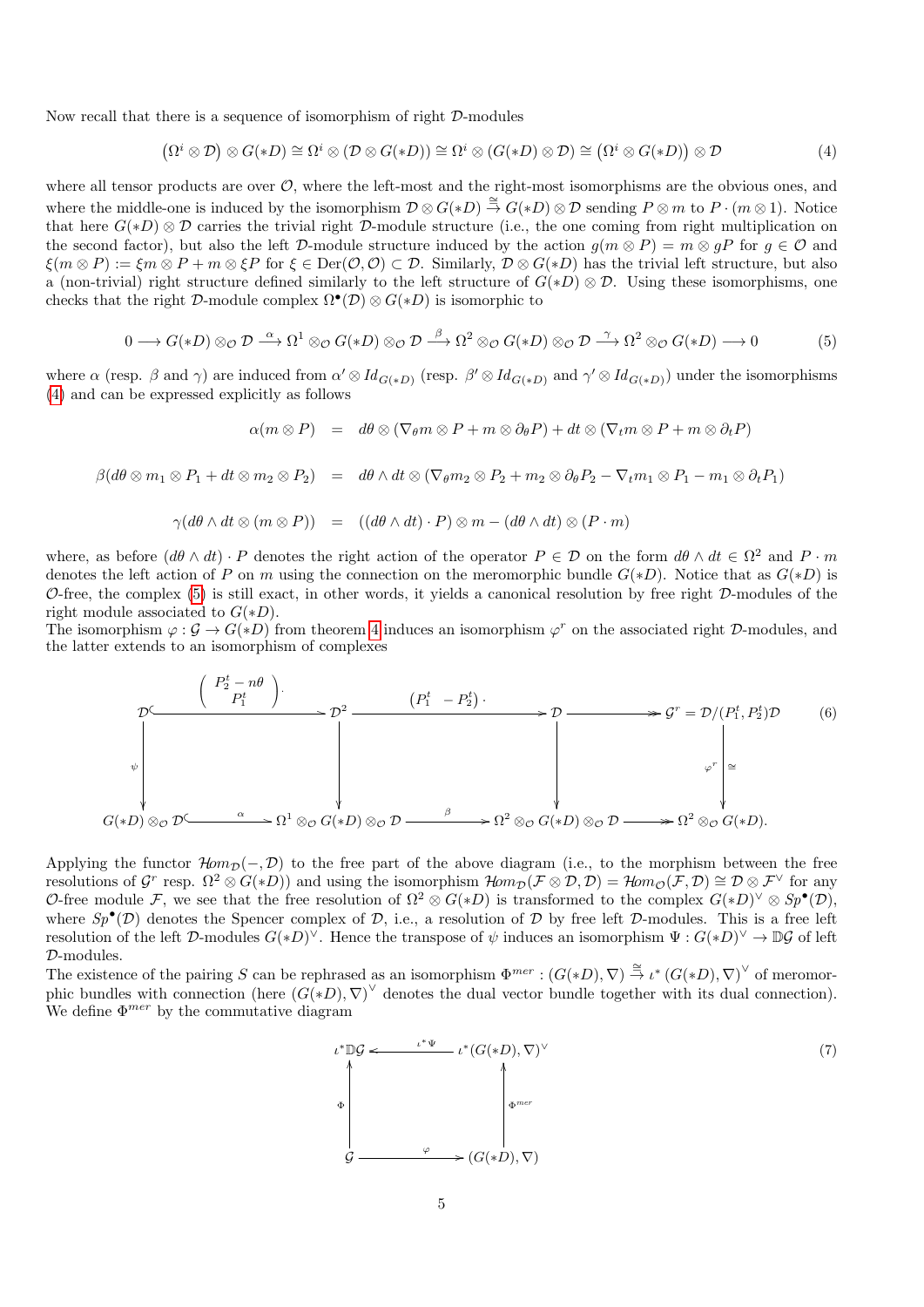where  $\Phi$  is the morphism from proposition [5,](#page-0-0) 2. Notice that  $\Phi^{mer}$  is an isomorphism as  $\Phi$ ,  $\varphi$  and  $\iota^*\Psi$  are so. In order to show the  $(-1)^{n-1}$ -symmetry of S, we use a variant of a criterion from [\[DS03,](#page-9-1) corollary 1.23]. Namely, it is sufficient to show that the morphism

$$
\iota^* \mathbb{D} \Phi : \iota^* \mathbb{D} (\iota^* \mathbb{D} \mathcal{G}) = \mathcal{G} \longrightarrow \iota^* \mathbb{D} \mathcal{G}
$$

satisfies  $\iota^* \mathbb{D} \Phi = (-1)^{n-1} \cdot \Phi$ . This can be proved by computing a resolution of the right module  $\iota^* (\mathbb{D} \mathcal{G})^r = \iota^* \mathcal{E}xt_{\mathcal{D}}(\mathcal{G}, \mathcal{D})$ , extending the morphism  $\Phi^r: \mathcal{G}^r \to (\iota^*\mathbb{D}\mathcal{G})^r$  to a morphism of the corresponding resolutions and dualizing. In other words, we consider the following morphism of complexes

$$
\mathcal{D} \longrightarrow \begin{pmatrix} P_2 \\ P'_1 \end{pmatrix} \longrightarrow \mathcal{D}^2 \longrightarrow \begin{pmatrix} P'_1 & n\theta - P_2 \end{pmatrix} \longrightarrow \mathcal{D} \longrightarrow (\iota^* \mathbb{D}\mathcal{G})^r
$$
\n
$$
(-a) \cdot \begin{pmatrix} P'_2 - n\theta \\ P'_1 \end{pmatrix} \longrightarrow \begin{pmatrix} a & 0 \\ 0 & -a \end{pmatrix} \longrightarrow \begin{pmatrix} a & 0 \\ 0 & -a \end{pmatrix} \longrightarrow \begin{pmatrix} a & 0 \\ 0 & -b & a \end{pmatrix} \longrightarrow \begin{pmatrix} a & 0 \\ 0 & -b & a \end{pmatrix} \longrightarrow \begin{pmatrix} a & 0 \\ 0 & -b & a \end{pmatrix} \longrightarrow \mathcal{D} \longrightarrow \mathcal{G}^r
$$
\n
$$
(8)
$$

where  $P'_1 = \prod_{i=1}^n (-\theta) \left(t\partial_t - \frac{i-1-\nu_i}{n}\right) - \frac{c}{n^n} \cdot t$  and where we have put  $a := \theta^{n+2}t$  for short. The dual of the leftmost morphism induces the map

$$
\mathbb{D}\Phi : \mathbb{D}t^*\mathbb{D}\mathcal{G} \cong t^*\mathcal{G} \cong \mathcal{D}/\mathcal{D}(P'_1, P_2) \longrightarrow \mathbb{D}\mathcal{G} = \mathcal{D}/\mathcal{D}(P'_1, n\theta - P'_2)
$$
  

$$
m \longmapsto m \cdot (-a) = m \cdot (-1) \cdot \theta^{n+2}t
$$

Therefore the morphism  $\iota^* \mathbb{D} \Phi$  is given by right multiplication with  $(-1) \cdot (-\theta)^{n+2}t$  and hence satisfies  $\iota^* \mathbb{D} \Phi =$  $(-1)^{n+1} \cdot \Phi = (-1)^{n-1} \cdot \Phi$ , as required.

In the remainder of this section, we will show a more refined version of theorem [6](#page-3-1) taking into account the behavior of the pairing S with respect to the lattice  $G_0(*D)$ . More precisely, we have the following result.

<span id="page-5-1"></span>**Theorem 7.** The pairing S from theorem [6](#page-3-1) satisfies  $S(G_0(*D), G_0(*D)) \subset \theta^{n-1}\mathbb{C}[\theta, \theta^{-1}, t, t^{-1}]$ . Moreover, it induces a non-degenerate symmetric pairing  $S_0$ :  $(G_0(*D)/\theta \cdot G_0(*D)) \otimes (G_0(*D)/\theta \cdot G_0(*D)) \rightarrow \theta^{n-1} \mathbb{C}[t, t^{-1}]$ .

*Proof.* It is clear that the statement of the theorem is equivalent to the fact that the morphism  $\Phi^{mer}$ :  $G(*D) \stackrel{\cong}{\longrightarrow}$  $\iota^*G(*D)$  appearing in the proof of the previous theorem sends  $G_0(*D)$  isomorphically onto  $\iota^* \left( \theta^{n-1} \cdot G_0(*D)^\vee \right)$ , where

$$
G_0(*D)^{\vee} = \mathcal{H}om_{\mathbb{C}[\theta,t,t^{-1}]}(G_0(*D), \mathbb{C}[\theta,t,t^{-1}]) \cong \left\{ l \in G(*D)^{\vee} \mid l(G_0(*D)) \subset \mathbb{C}[\theta,t,t^{-1}] \right\} \subset G(*D)^{\vee}.
$$

In order to show this statement, we will consider completions along  $\theta = 0$ . We write  $\mathcal{O}^{\wedge} := \mathbb{C}[[\theta]][\theta^{-1}, t, t^{-1}]$ . For any O-module F we denote by  $\mathcal{F}^{\wedge}$  the tensor product with  $\mathcal{O}^{\wedge}$ . We have thus a duality isomorphism  $\Phi^{mer,\wedge}: G(*D)^{\wedge} \longrightarrow$  $(\iota^*G(*D)^{\vee})^{\wedge}$ . As both  $\iota^*\left(\theta^{n-1}\cdot G_0(*D)^{\vee}\right)$  and  $\Phi^{mer}(G_0(*D))$  are lattices inside  $\iota^*(G(*D)^{\vee})$ , it is sufficient to show that  $\Phi^{mer,\wedge}: G_0(*D)^\wedge \stackrel{\cong}{\longrightarrow} (\iota^*(\theta^{n-1} \cdot G_0(*D)^\vee))^{\wedge}$ . In order to show this property, we will consider the formal versions of the exact sequences [\(3\)](#page-3-0) and [\(5\)](#page-4-1), which are exact sequences of  $\mathcal{D}^{\wedge} := \mathbb{C}[[\theta]][[\theta^{-1}, t, t^{-1}]\langle\partial_{\theta}, \partial_{t}\rangle$ -modules. We have thus the following formal version of the diagram [\(6\)](#page-4-2)

<span id="page-5-0"></span>
$$
\mathcal{D}^{\wedge} \underbrace{\begin{pmatrix} P_2^t - n\theta \\ P_1^t \end{pmatrix}}_{\psi^{\wedge} \phi^{\wedge}} (\mathcal{D}^{\wedge})^2 \xrightarrow{\qquad (P_1^t - P_2^t) \cdot \qquad} \mathcal{D}^{\wedge} \xrightarrow{\qquad (\mathcal{G}^{\wedge})^r = \mathcal{D}^{\wedge} / (P_1^t, P_2^t) \mathcal{D}^{\wedge} \qquad (9)
$$
\n
$$
\downarrow^{\wedge} \downarrow^{\qquad \qquad (\varphi^{\wedge})^r \downarrow^{\cong} \qquad (\varphi^{\wedge})^r \downarrow^{\cong} \qquad (\varphi^{\wedge})^r \downarrow^{\cong} \qquad (\varphi^{\wedge})^r \downarrow^{\cong} \qquad (\varphi^{\wedge})^r \downarrow^{\cong} \qquad (\varphi^{\wedge})^r \downarrow^{\cong} \qquad (\varphi^{\wedge})^r \downarrow^{\cong} \qquad (\varphi^{\wedge})^r \downarrow^{\cong} \qquad (\varphi^{\wedge})^r \downarrow^{\cong} \qquad (\varphi^{\wedge})^r \downarrow^{\cong} \qquad (\varphi^{\wedge})^r \downarrow^{\cong} \qquad (\varphi^{\wedge})^r \downarrow^{\cong} \qquad (\varphi^{\wedge})^r \downarrow^{\cong} \qquad (\varphi^{\wedge})^r \downarrow^{\cong} \qquad (\varphi^{\wedge})^r \downarrow^{\cong} \qquad (\varphi^{\wedge})^r \downarrow^{\cong} \qquad (\varphi^{\wedge})^r \downarrow^{\cong} \qquad (\varphi^{\wedge})^r \downarrow^{\cong} \qquad (\varphi^{\wedge})^r \downarrow^{\cong} \qquad (\varphi^{\wedge})^r \downarrow^{\cong} \qquad (\varphi^{\wedge})^r \downarrow^{\cong} \qquad (\varphi^{\wedge})^r \downarrow^{\cong} \qquad (\varphi^{\wedge})^r \downarrow^{\cong} \qquad (\varphi^{\wedge})^r \downarrow^{\cong} \qquad (\varphi^{\wedge})^r \downarrow^{\cong} \qquad (\varphi^{\wedge})^r \downarrow^{\cong} \qquad (\varphi^{\wedge})^r \downarrow^{\cong} \qquad
$$

 $\Box$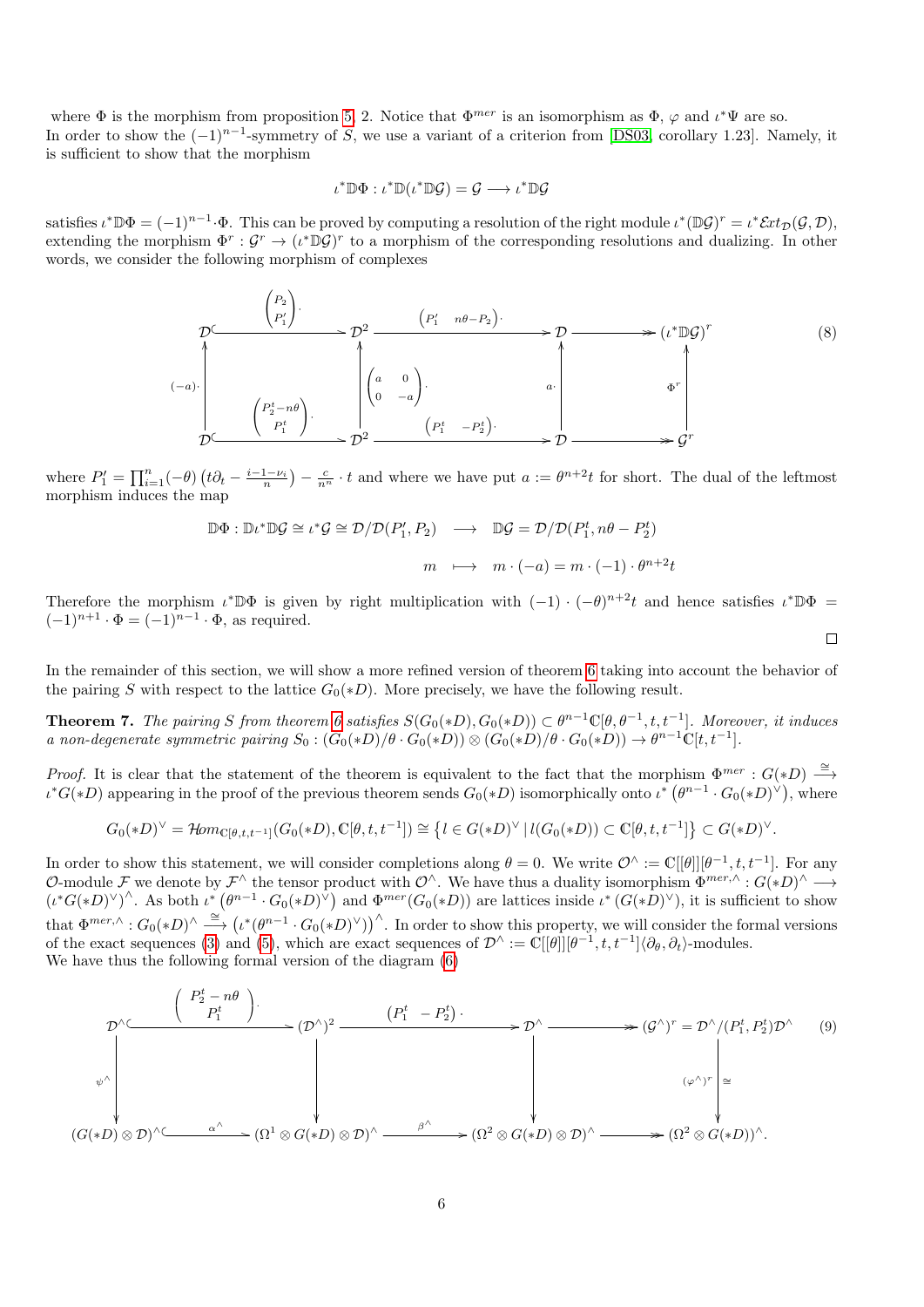Consider as in [\[DS03,](#page-9-1) lemma A.12] the filtration  $F_{\bullet}$  on  $\mathcal{D}^{\wedge}$  which extends the order filtration on  $\mathbb{C}[t,t^{-1}]\langle\partial_t\rangle$  and for which  $\partial_{\theta}$  has degree two and  $\theta$  has degree −1 (this is not the usual filtration by order as considered in the proof of proposition [5,](#page-0-0) 1. above). Notice that by an argument like in [\[SST00,](#page-9-10) page 4], we see that  $gr^F_{\bullet}D^{\wedge} \cong$  $\mathbb{C}[[\theta]][\theta^{-1}, t, t^{-1}, u, v],$  where u resp. v represents the class of  $\partial_{\theta}$  resp.  $\partial_{t}$ . The ring  $gr_{\bullet}^{F}$  is graded by  $deg(t) = 0$ ,  $deg(\theta) = -1$ ,  $deg(u) = 2$  and  $deg(v) = 1$ . Notice further that  $F_{\bullet}$  induces a good filtration on  $\mathcal{G}^{\wedge}$  with  $\mathcal{G}^{\wedge}_0 = F_0 \mathcal{G}^{\wedge}$ . and that we have  $F_k \mathcal{G}^{\wedge} = \theta^{-k} \mathcal{G}_0^{\wedge}$ , this follows from the fact that  $\mathcal{G}^{\wedge} = \bigoplus_{i=0}^{n-1} \mathbb{C}[[\theta]][\theta^{-1}, t, t^{-1}]Q_i$  and that any  $Q_i$  is of degree zero (i.e. the minimal k such that  $Q_i \in F_k \mathcal{D}^{\wedge}$  is zero). Moreover, put  $F_k G(*D)^{\wedge} := \theta^{-k} G_0(*D)^{\wedge}$ , then as  $F_k \mathcal{G}^{\wedge} = \theta^{-k} \mathcal{G}_0^{\wedge}$  the isomorphism  $\varphi^{\wedge} : \mathcal{G}^{\wedge} \to G(*D)^{\wedge}$  induced from the isomorphism  $\varphi$  from theorem [4](#page-2-0) is strictly filtered.

We will consider induced filtrations  $F_{\bullet}(\Omega^1)^{\wedge}$  resp.  $F_{\bullet}(\Omega^2)^{\wedge}$  defined by the filtration on  $\mathcal{O}^{\wedge}$  induced from the filtration on  $\mathcal{D}^{\wedge}$ . These filtrations are defined such that  $d\theta \in F_{-2}(\Omega^1)^{\wedge} \backslash F_{-3}(\Omega^1)^{\wedge}$ ,  $dt \in F_{-1}(\Omega^1)^{\wedge} \backslash F_{-2}(\Omega^1)^{\wedge}$  and  $d\theta \wedge dt \in$  $F_{-3}(\Omega^2)^{\wedge}\backslash F_{-4}(\Omega^2)^{\wedge}$ . The map of right  $\mathcal{D}^{\wedge}$ -modules  $(\varphi^{\wedge})^r : (\mathcal{G}^{\wedge})^r \to ((\Omega^2) \otimes G(*D))^{\wedge}$  associated to the morphism  $\varphi^{\wedge}$  sends 1 to  $(d\theta \wedge dt) \otimes (vol/dh)$  and thus satisfies  $(\varphi^{\wedge})^r : F_{\bullet}(\mathcal{G}^{\wedge})^r \stackrel{\cong}{\to} F_{\bullet-3}(\Omega^2 \otimes G(*D))^{\wedge}$ .

Notice that we have  $\nabla_{\theta} F_k G(*D)^{\wedge} \subset F_{k+2} G(*D)^{\wedge}$  (because  $G_0(*D)$  is stable by  $\theta^2 \nabla_{\theta}$ ) and that similarly the inclusion  $\nabla_t F_k G(*D)^\wedge \subset F_{k+1} G(*D)^\wedge$  holds. Using our convention for the induced filtration on  $\Omega^1$  and  $\Omega^2$ , this shows that the formal version of the resolution [\(5\)](#page-4-1) is filtered. The same is obviously true for the formal version of the sequence [\(3\)](#page-3-0), as all components of the matrices defining the differentials in that sequence have degree 0 for the filtration  $F_{\bullet} \mathcal{D}^{\wedge}$ . so that we can define the filtration on each term in the standard way. Hence all horizontal maps of the diagram [\(9\)](#page-5-0) respect the induced filtration on each term. Actually, we can show more: These sequences are even *strict* resolutions of  $(\mathcal{G}^{\wedge})^r$  resp.  $(\Omega^2 \otimes G(*D))^{\wedge}$ . Recall that a filtered complex  $(\mathcal{K}^{\bullet}, F_{\bullet}, d)$  of coherent D-modules is a strict resolution of a coherent D-module M iff for any  $k \in \mathbb{Z}$  the induced morphism  $(F_k \mathcal{K}^{\bullet}, d) \to F_k \mathcal{M}$  (the latter object seen as a complex concentrated in one degree) is a quasi-isomorphism. In order to check this property, it suffices to show that the induced morphism  $(gr_k^F \mathcal{K}^{\bullet}, d) \to gr_k^F \mathcal{M}$  is a quasi-isomorphism provided that for any  $i, F_k \mathcal{K}^i$  is a finite  $F_0 \mathcal{D}^{\wedge}$ -module. This criterion for strictness follows from [\[Sch85,](#page-9-11) proposition 1.1.3 d)] (and goes back to [\[SKK73,](#page-9-12) proposition 3.2.7]), namely, the filtration  $F_{\bullet} \mathcal{D}^{\wedge}$  is in fact Zariskian in the sense of [\[Sch85,](#page-9-11) definition 1.1.2 2)]. To show this, we remark that the ring  $\mathcal{D}^{\wedge}$  can be identified with the ring of formal micro-differential operators on  $S \times T^*$  (more precisely, consider the sheaf of formal micro-differential operators on  $T^*(S \times T^*)\backslash T^*_{S \times T^*}(S \times T^*)$ , and restrict it to the image of the section  $ds : S \times T^* \to T^*(S \times T^*)$  so that it can be considered as a sheaf on  $S \times T^*$  and take its global sections) via Fourier-Laplace transformation sending  $\theta$  to  $\partial_s^{-1}$  and  $\partial_\theta$  to  $-s$ , and then the filtration  $F_{\bullet}$  on  $\mathcal{D}^{\wedge}$  is nothing but the filtration induced by the degree of (micro-)differential operators. Then the Zariskian property is shown in [\[Sch85,](#page-9-11) proposition 2.2.1]. Notice that the finiteness over  $F_0\mathcal{D}^{\bullet}$  of each filtration step of any module in both of the horizontal exact sequences in diagram [\(9\)](#page-5-0) obviously holds.

Let us first show that the graded object of the upper sequence in diagram [\(9\)](#page-5-0) is acyclic. This graded complex is the Koszul complex of the symbols (with respect to  $F_{\bullet} \mathcal{D}^{\wedge}$ ) of  $P_1^t$  and  $-P_2^t$  in  $gr_{\bullet}^F(\mathcal{D}^{\wedge})$ , i.e., the Koszul complex of  $(-\theta \cdot t \cdot v)^n - \frac{c}{n^n}t$  and  $\theta^2 \cdot u + nt\theta \cdot v$ . The ideal generated by these two functions has codimension two, notice that

$$
\frac{\mathrm{gr}^F_{{\bullet}}(\mathcal{D}^\wedge)}{((-\theta \cdot t \cdot v)^n-\frac{c}{n^n}t,\theta^2 \cdot u+nt\theta \cdot v)}=\frac{\mathrm{gr}^F_{{\bullet}}(\mathcal{D}^\wedge)}{((-\theta \cdot t \cdot v)^n-\frac{c}{n^n}t,u+\theta^{-1} \cdot nt \cdot v)}\cong \frac{\mathbb{C}[[\theta]][\theta^{-1},t,t^{-1},v]}{((-\theta \cdot t \cdot v)^n-\frac{c}{n^n}t)}
$$

and the latter ring is obviously two-dimensional. Hence the symbols of  $P_1^t$  and  $-P_2^t$  define a complete intersection and thus form a regular sequence in  $gr_{\bullet}^{F}(\mathcal{D}^{\wedge})$ . It follows that the Koszul complex of these two functions is a resolution of the quotient ring. We conclude that the upper line of diagram [\(9\)](#page-5-0) is a strict resolution of  $(\mathcal{G}^{\wedge})^r$ .

A similar argument applies to the lower line of this diagram: The graded complex  $gr^F_{\bullet}(\Omega^{\bullet}(\mathcal{D}^{\wedge}))$  is a resolution of  $gr^F_{\bullet}((\Omega^2)^{\wedge})$  since it is simply the Koszul complex of the elements  $u, v$  in the ring  $gr^F_{\bullet}(\mathcal{D}^{\wedge}) = \mathbb{C}[[\theta]][[\theta^{-1}, t, t^{-1}, u, v].$ Hence the graded complex of  $(\Omega^{\bullet}(\mathcal{D})\otimes G(*D))^{\wedge}$  is a resolution of  $gr_{\bullet}^{F}(\Omega^{2}\otimes G(*D)^{\wedge})$  (since the differential on  $(\Omega^{\bullet}(\mathcal{D})\otimes G(*D))^{\wedge}$ )  $G(*D)$ <sup> $\wedge$ </sup> is the identity on the second factor), so that  $(\Omega^{\bullet}(\mathcal{D})\otimes G(*D))^{\wedge}$  is a strictly filtered resolution of  $(\Omega^2\otimes G(*D))^{\wedge}$ . Moreover, the isomorphism  $((\Omega^{\bullet} \otimes \mathcal{D}) \otimes G(*D))^{\wedge} \stackrel{\cong}{\rightarrow} ((\Omega^{\bullet} \otimes G(*D)) \otimes \mathcal{D})^{\wedge}$  used in the proof of theorem [6](#page-3-1) is strict because it is filtered and its inverse (induced by the isomorphism  $(G(*D) \otimes D)^{\wedge} \stackrel{\cong}{\to} (D \otimes G(*D))^{\wedge}$ ) also respects the filtration. We conclude that the formal version of the complex [\(5\)](#page-4-1), i.e., the lower line of diagram [\(9\)](#page-5-0) is a strict resolution of  $(\Omega^2 \otimes G(*D))^{\wedge}$ .

We have now seen that both lines of this diagram are strict, and moreover that the rightmost isomorphism  $(\varphi^{\wedge})^r$  strictly shifts the filtration by  $-3$ . Then the same holds for any of the vertical morphisms, and the induced isomorphism  $\Psi^{\wedge}$ satisfies

$$
\Psi^{\wedge}:\left(F_{\bullet+3}^{\vee}(G(*D)^{\vee})\right)^{\wedge}\stackrel{\cong}\longrightarrow \left(F_{\bullet}^{\mathbb{D}}(\mathbb{D}\mathcal{G})\right)^{\wedge}.
$$

where  $F_{\bullet}^{\vee}(G(*D)^{\vee}) := \mathcal{H}om_{\mathbb{C}[\theta,t,t^{-1}]}(F_{\bullet}G(*D), \mathbb{C}[\theta,t,t^{-1}])$  and where  $F_{\bullet}^{\mathbb{D}}(\mathbb{D}\mathcal{G})$  is the filtration on  $\mathbb{D}\mathcal{G}$  dual to  $F_{\bullet}\mathcal{G}$  in the sense of [\[Sai88,](#page-9-13) 2.4]. Moreover, due to the strictness of the resolution of  $(G^{\wedge})^r$ , the (formal version of the) duality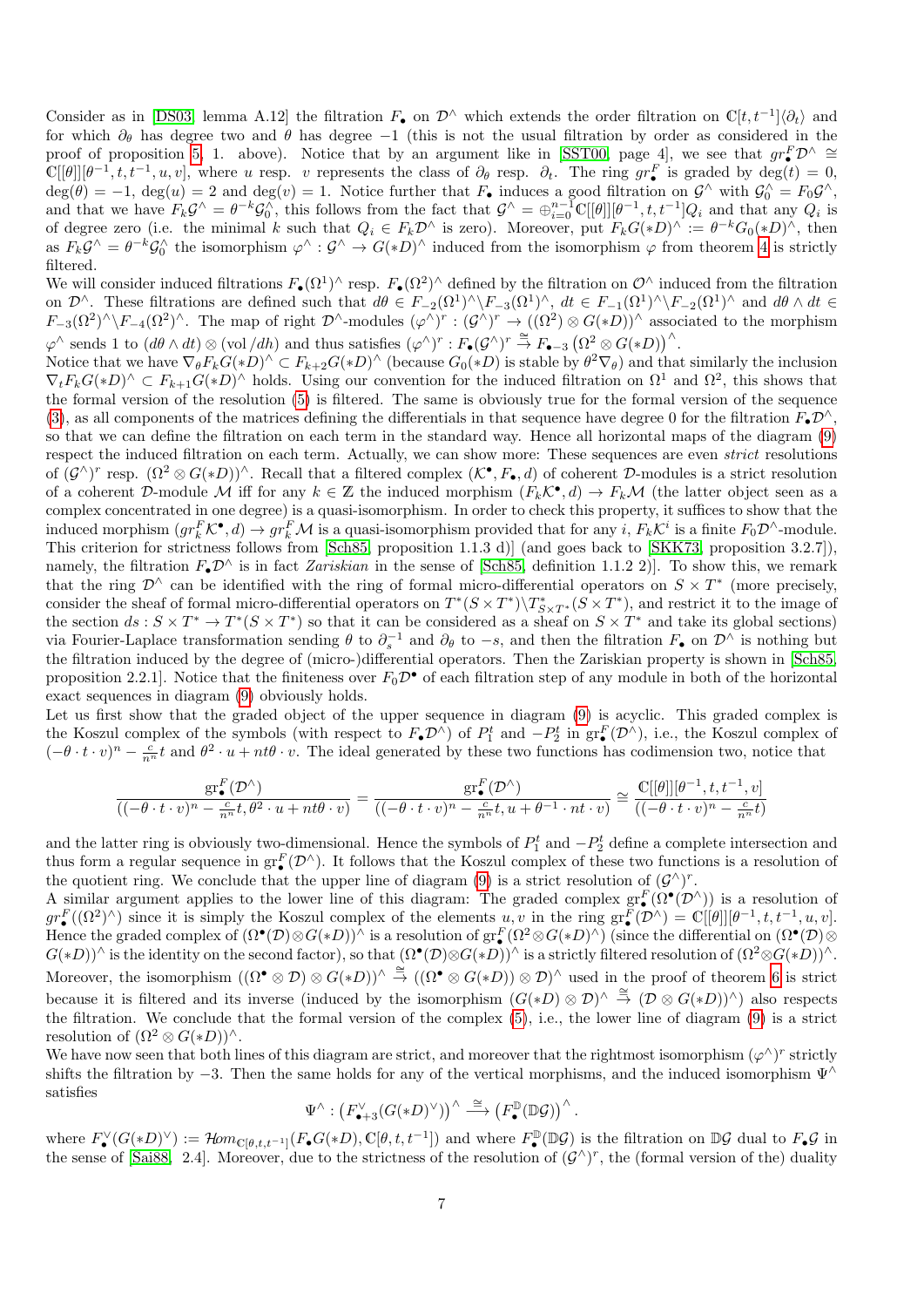isomorphism from proposition [5](#page-0-0) satisfies

$$
\Phi^{\wedge} : (\mathcal{G}^{\wedge}, F_{\bullet}^{\wedge}) \xrightarrow{\cong} \iota^*((\mathbb{D}\mathcal{G})^{\wedge}, (F_{\bullet-(n+2)}^{\mathbb{D}})^{\wedge}),
$$
\n(10)

 $\Box$ 

where again  $F_{\bullet}^{\mathbb{D}}$  is the filtration dual to  $F_{\bullet}$ . Combining this with the isomorphism  $\varphi^{\wedge} : (F_0 \mathcal{G})^{\wedge} = \mathcal{G}_0^{\wedge} \stackrel{\cong}{\to} G_0(*D)^{\wedge}$ , noticing that  $F_0^{\vee}(G(*D)^{\vee}) = G_0(*D)^{\vee}$  and looking at the (formal version of the) diagram [\(7\)](#page-4-3) we finally conclude that

$$
\Phi^{mer,\wedge} = (\iota^* \Psi)^\wedge \circ \Phi^\wedge \circ (\varphi^{-1})^\wedge : G_0 (*D)^\wedge \stackrel{\cong}{\longrightarrow} (\iota^* (\theta^{n-1} \cdot G_0 (*D)^\vee))^\wedge ,
$$

as required.

### 4 Limit and weak logarithmic Frobenius structures

In this final section we indicate how the theorems [6](#page-3-1) and [7](#page-5-1) from the last section can be used to sharpen the results from [\[GMS09,](#page-9-0) section 4 and 5]. We start with a preliminary lemma. Consider the grading of  $\mathbb{C}[\theta, \theta^{-1}, t, t^{-1}]$  for which  $\deg(\theta) = 1$  and  $\deg(t) = n$ . We obtain an induced grading on D with  $\deg(\partial_{\theta}) = -1$  and  $\deg(\partial_t) = -n$ . Notice that this grading does neither induce the filtration  $F_{\bullet}$  on  $\mathcal D$  considered in the proof of theorem [7](#page-5-1) nor the usual order filtration used in the proof of proposition [5.](#page-0-0) The module  $G(*D)$  (as well as its various lattices) carries a compatible grading, we have  $\deg(\omega_i) = i - 1$  and the connection operator  $\nabla$  on  $G(*D)$  from proposition [3](#page-0-0) as well as the isomorphism  $\varphi$ from theorem [4](#page-2-0) are homogenous of degree 0.

<span id="page-7-0"></span>**Lemma 8.** (see also [\[GMS09,](#page-9-0) conjecture 5.5]) The pairing S from theorem [6](#page-3-1) is homogenous of degree 0 with respect to this natural grading of  $(G(*D), \nabla)$ , i.e., we have

$$
S(G(*D)_k, G(*D)_l) \subset \mathbb{C}[\theta, \theta^{-1}, t, t^{-1}]_{k+l}.
$$

*Proof.* The statement we need is equivalent to the fact that the isomorphism  $\Phi^{mer}$  from the proof of theorem [6](#page-3-1) is homogenous of degree 0. In order to show this, we need again to consider the comparison isomorphism  $\Psi$ :  $(G(*D), \nabla)^{\vee} \to \mathbb{D}(G(*D))$  from the proof of theorem [6.](#page-3-1) Recall that it was constructed from diagram [\(6\)](#page-4-2), which we recall below. However, we will write it in such a way that all morphism are homogenous for the above grading. We have

$$
\mathcal{D}[n+1] \xrightarrow{\begin{pmatrix} P_2^t - n\theta \\ P_1^t \end{pmatrix}} \mathcal{D}[n] \oplus \mathcal{D}[1] \xrightarrow{\begin{pmatrix} (P_1^t - P_2^t) \\ P_1^t \end{pmatrix}} \mathcal{D} \longrightarrow \mathcal{D} \longrightarrow \mathcal{D} \longrightarrow \mathcal{D} \longrightarrow \mathcal{D} \longrightarrow \mathcal{D} \longrightarrow \mathcal{D} \longrightarrow \mathcal{D} \longrightarrow \mathcal{D} \longrightarrow \mathcal{D} \longrightarrow \mathcal{D} \longrightarrow \mathcal{D} \longrightarrow \mathcal{D} \longrightarrow \mathcal{D} \longrightarrow \mathcal{D} \longrightarrow \mathcal{D} \longrightarrow \mathcal{D} \longrightarrow \mathcal{D} \longrightarrow \mathcal{D} \longrightarrow \mathcal{D} \longrightarrow \mathcal{D} \longrightarrow \mathcal{D} \longrightarrow \mathcal{D} \longrightarrow \mathcal{D} \longrightarrow \mathcal{D} \longrightarrow \mathcal{D} \longrightarrow \mathcal{D} \longrightarrow \mathcal{D} \longrightarrow \mathcal{D} \longrightarrow \mathcal{D} \longrightarrow \mathcal{D} \longrightarrow \mathcal{D} \longrightarrow \mathcal{D} \longrightarrow \mathcal{D} \longrightarrow \mathcal{D} \longrightarrow \mathcal{D} \longrightarrow \mathcal{D} \longrightarrow \mathcal{D} \longrightarrow \mathcal{D} \longrightarrow \mathcal{D} \longrightarrow \mathcal{D} \longrightarrow \mathcal{D} \longrightarrow \mathcal{D} \longrightarrow \mathcal{D} \longrightarrow \mathcal{D} \longrightarrow \mathcal{D} \longrightarrow \mathcal{D} \longrightarrow \mathcal{D} \longrightarrow \mathcal{D} \longrightarrow \mathcal{D} \longrightarrow \mathcal{D} \longrightarrow \mathcal{D} \longrightarrow \mathcal{D} \longrightarrow \mathcal{D} \longrightarrow \mathcal{D} \longrightarrow \mathcal{D} \longrightarrow \mathcal{D} \longrightarrow \mathcal{D} \longrightarrow \mathcal{D} \longrightarrow \mathcal{D} \longrightarrow \mathcal{D} \longrightarrow \mathcal{D} \longrightarrow \mathcal{D} \longrightarrow \mathcal{D} \longrightarrow \mathcal{D} \longrightarrow \mathcal{D} \longrightarrow \mathcal{D} \longrightarrow \mathcal{D} \longrightarrow \mathcal{D} \longrightarrow \mathcal{D} \longrightarrow \mathcal{D} \longrightarrow \mathcal{D} \longrightarrow \mathcal{D} \longrightarrow \mathcal{D} \longrightarrow \mathcal{D} \longrightarrow \mathcal{D} \longrightarrow \mathcal{D} \longrightarrow \mathcal{D} \longrightarrow \mathcal{D} \longrightarrow \mathcal{D} \longrightarrow \mathcal{D} \longrightarrow \mathcal{D} \longrightarrow \mathcal{D} \longrightarrow \mathcal
$$

where  $\mathcal{D}[k]$  is D with the shifted grading defined by  $\mathcal{D}[k]_l = \mathcal{D}_{k-l}$ . From the description of the morphisms  $\alpha$  and  $\beta$ given in the proof of theorem [6](#page-3-1) we see that both are homogenous of degree 0. Hence the above diagram is a morphism of 0-graded complexes of right D-modules (i.e., a morphism of complexes of graded right D-modules with differentials of degree 0). Therefore the degrees of the vertical maps are all equal, and we only have to determine the degree of the rightmost morphism  $\varphi^r$ . Recall that it is defined by sending 1 to  $(d\theta \times dt) \otimes (n \text{ vol}/dh)$ , hence,  $deg(\varphi^r) = n + 1$ . It follows that  $\deg(\psi') = n+1$ . The morphism  $\psi : \mathcal{D} \to G(*D) \otimes_{\mathcal{O}} \mathcal{D}$  from diagram [\(6\)](#page-4-2) is the same as  $\psi'$ , but defined on D rather than on  $\mathcal{D}[n+1]$ , hence  $\deg(\psi) = 2n+2$ . It follows that we have  $\deg(\Psi) = 2n+2$ , where  $\Psi: G(*D)^{\vee} \to \mathbb{D}\mathcal{G}$ is the isomorphism induced by the dual of  $\psi$ . Now consider again diagram [\(7\)](#page-4-3) from above. From deg( $\varphi$ ) = 0 and  $deg(\Phi) = deg(\iota^* \Psi) = 2n + 2$  we deduce  $deg(\Phi^{mer}) = 0$ , as required.  $\Box$ 

As a consequence, we obtain a quite precise result on the behavior of the pairing S with respect to the bases  $\omega$  and  $\tilde{\omega}$ from proposition [3.](#page-0-0)

**Theorem 9.** Let  $D \subset V$  be reductive and  $f \in V^{\vee}$  generic. Then

1. The basis  $\tilde{\omega}$  from proposition [3](#page-0-0) yields a  $(V^+, S)$ -solution (in the sense of [\[DS03,](#page-9-1) appendix B.d]) to the Birkhoff problem in family of  $(G_0(*D), \nabla)$  and more precisely, we have

<span id="page-7-1"></span>
$$
S(\widetilde{\omega}_i, \widetilde{\omega}_j) \in \mathbb{C} \cdot \theta^{n-1} \cdot t^{2k} \cdot \delta_{i+j, n+1} \tag{11}
$$

for some  $k \in \mathbb{N}$ .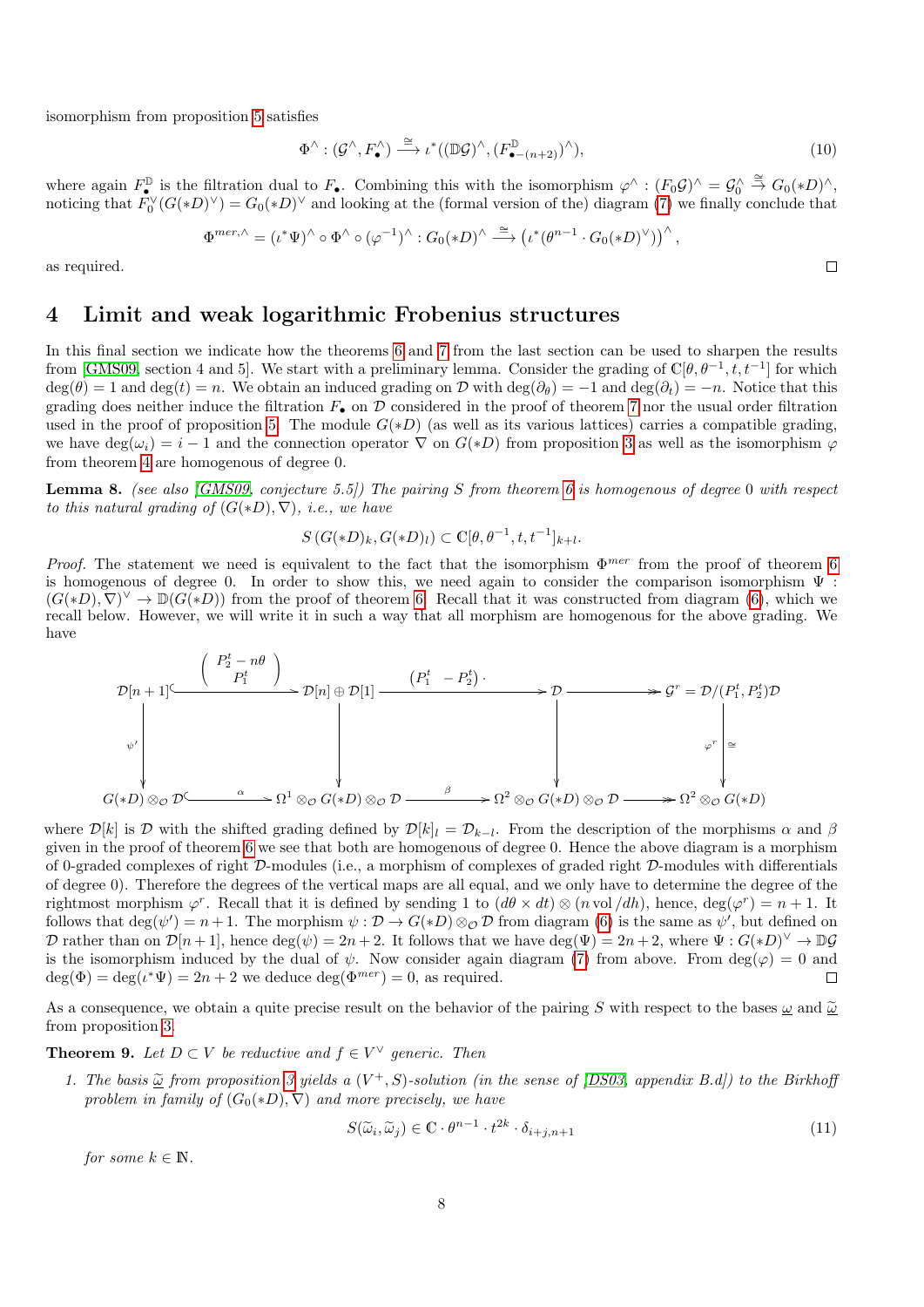2. The basis  $\omega$  from proposition [3](#page-0-0) is a  $(V^+, S)$ -solution to the Birkhoff problem of  $(G(\log D)/t \cdot G(\log D), \nabla)$  and more precisely, we have

<span id="page-8-1"></span>
$$
S(\omega_i, \omega_j) \in \mathbb{C} \cdot \theta^{n-1} \cdot \delta_{i+j, n+1} \tag{12}
$$

3. We have  $S(G_0(\log D), G_0(\log D)) \subset \theta^{n-1}\mathbb{C}[\theta, t]$  (this is the second part of [\[GMS09,](#page-9-0) conjecture 5.5.]).

4. Put  $\hat{G}(*D) := \bigoplus_{i=1}^n \mathcal{O}_{\mathbb{P}^1 \times T^*} \cdot \tilde{\omega}_i$  and  $\hat{G}(\log D) := \bigoplus_{i=1}^n \mathcal{O}_{\mathbb{P}^1 \times T} \cdot \omega_i$ , then S induces non-degenerate pairings

$$
S: \widehat{G}(*D) \otimes \iota^* \widehat{G}(*D) \to \mathcal{O}_{\mathbb{P}^1 \times T^*}(-(n-1), n-1)
$$

and

$$
S: (\widehat{G}(\log D)/t \cdot \widehat{G}(\log D)) \otimes \iota^* (\widehat{G}(\log D)/t \cdot \widehat{G}(\log D)) \rightarrow \mathcal{O}_{\mathbb{P}^1}(-(n-1), n-1).
$$

where  $\mathcal{O}_{\mathbb{P}^1 \times T^*}(a, b)$  (resp.  $\mathcal{O}_{\mathbb{P}^1}(a, b)$ ) is the subsheaf of  $\mathcal{O}_{\mathbb{P}^1 \times T^*}(*\{0, \infty\} \times T^*)$  (resp.  $\mathcal{O}_{\mathbb{P}^1}(*\{0, \infty\})$ ) of meromorphic functions with a pole of order a along  $\{0\} \times T^*$  (resp. at 0) and a pole of order b along  $\{\infty\} \times T^*$  (resp.  $at \infty$ ).

Proof. It was shown in [\[GMS09,](#page-9-0) corollary 4.12] that  $\tilde{\omega}$  (resp.  $\omega$ ) is a V<sup>+</sup>-solution for  $(G_0(*D), \nabla)$  (resp. for  $(G_0(*D), \nabla)$ ) (resp. for  $(G_0(*D), \nabla)$ ). Becall from [DS03, apparently B d] (see also [GMS00, lapp  $(G_0(\log D)/t \cdot G_0(\log D), \nabla)$ ). Recall from [\[DS03,](#page-9-1) appendix B.d] (see also [\[GMS09,](#page-9-0) lemma-definition 4.6]) that  $\tilde{\omega}$  (resp.  $\omega$ ) is compatible with S (i.e., a S-solution) iff  $S(\tilde{\omega}_i, \tilde{\omega}_j) \in \theta^{n-1} \cdot \mathbb{C}[t, t^{-1}]$  for all  $i \in \{1, ..., n\}$  (resp.  $S(\omega_i, \omega_j) \in \theta^{n-1} \cdot \mathbb{C}[t, t^{-1}]$ for all  $i \in \{1, ..., n\}$ .

In order to show the statements 1. and 2., we use the proof of [\[GMS09,](#page-9-0) theorem 4.13], where an additional hypothesis on the multiplicity of the smallest spectral number  $\nu_{\sigma(1)}$  was made. However, as  $\deg(\omega_i) = i-1$  (resp.  $\deg(\tilde{\omega}) = i-1+k \cdot n$ for some  $k \in \mathbb{N}$ ) we deduce from the theorems [6](#page-3-1) and [7](#page-5-1) as well as from lemma [8](#page-7-0) that whenever we take  $i \in \{1, \ldots, n\}$ such that  $\nu_i = \nu_{\sigma(1)}$ , then  $S(\omega_i, \omega_k) \in \mathbb{C} \cdot \delta_{i+j, n+1} \cdot \theta^{n-1}$  and  $S(\tilde{\omega}_i, \tilde{\omega}_k) \in \mathbb{C} \cdot \theta^{n-1} \cdot t^{2k} \cdot \delta_{i+j, n+1}$ . Then the proof of theorem 4.13 in log git, shows that this is true for any  $i \in \{1, \ldots, n$ theorem 4.13 in loc.cit. shows that this is true for any  $i \in \{1, \ldots, n\}$ , that is, we obtain the formulas [\(11\)](#page-7-1) and [\(12\)](#page-8-1), but also the statements 3. and 4 from above.  $\Box$ 

We can now give the promised application of the above results. It consist of a sharpening of theorems 5.1, 5.7 and 5.9 from [\[GMS09\]](#page-9-0). We we do not need anymore to make an assumption on the multiplicity of the spectral number at infinity of  $f_{h^{-1}(t)}$  and we also know that [\[GMS09,](#page-9-0) conjecture 5.5.] holds. Using this, the proofs of the theorems below are the same as in loc.cit. and are therefore omitted. We always suppose that D is reductive and  $f \in V^{\vee}$  generic. The first result is the construction of a Frobenius manifold structure on a miniversal deformation space of the restriction

 $f_{|h^{-1}(t)}$ .

**Theorem 10.** [\[GMS09,](#page-9-0) theorem 5.1] Consider a semi-universal unfolding  $F : B_t \times M_t \to D_\delta$  as in loc.cit. theorem 5.1 (where  $D_{\delta} \subset \mathbb{C}$  is a small disc and  $B_t = h^{-1}(t) \cap B_{\epsilon}$ , with  $M_t$  and  $B_{\epsilon}$  being balls in  $\mathbb{C}^n$ ). Then (any non-zero multiple of) any of the section  $\omega_i$  from proposition [3](#page-0-0) is primitive and homogenous and induces a Frobenius structure on  $M_t$ .

The next result gives the construction of a Frobenius structure at  $t = 0$ , that one may see as associated to the restriction of  $f$  to  $D$ .

**Theorem 11.** (see also [\[GMS09,](#page-9-0) theorem 5.7]) The germ at the origin of the  $\mathcal{R}_h$ -miniversal deformation space of f (called  $M_0$ ) carries a constant Frobenius structure (i.e., such that the structure constant of the multiplication are constant in flat coordinates).

Finally, we also obtain the structure of a "weak logarithmic Frobenius manifold" associated to the couple  $(f, h)$  (see [\[Rei09\]](#page-9-14) for the definition of a logarithmic Frobenius manifold and [\[GMS09,](#page-9-0) definition 5.8] for a variant called "weak logarithmic").

**Theorem 12.** (see also [\[GMS09,](#page-9-0) theorem 5.9]) The module G' from loc.cit., theorem 5.9 underly a weak log  $\Sigma$ trTLEP-structure and the form  $t^{-k}\tilde{\omega}_i = t^{-k}\omega_i^{(3)}$  (where i is the index from loc.cit., lemma 5.3) is primitive and<br>homogenous. It widds a weak locarithmic Explorius manifold associated to (f, b) homogenous. It yields a weak logarithmic Frobenius manifold associated to  $(f, h)$ .

## References

<span id="page-8-0"></span>[BM06] Ragnar-Olaf Buchweitz and David Mond, Linear free divisors and quiver representations, Singularities and computer algebra (Cambridge) (Christoph Lossen and Gerhard Pfister, eds.), London Math. Soc. Lecture Note Ser., vol. 324, Cambridge Univ. Press, 2006, Papers from the conference held at the University of Kaiserslautern, Kaiserslautern, October 18–20, 2004, pp. 41–77.